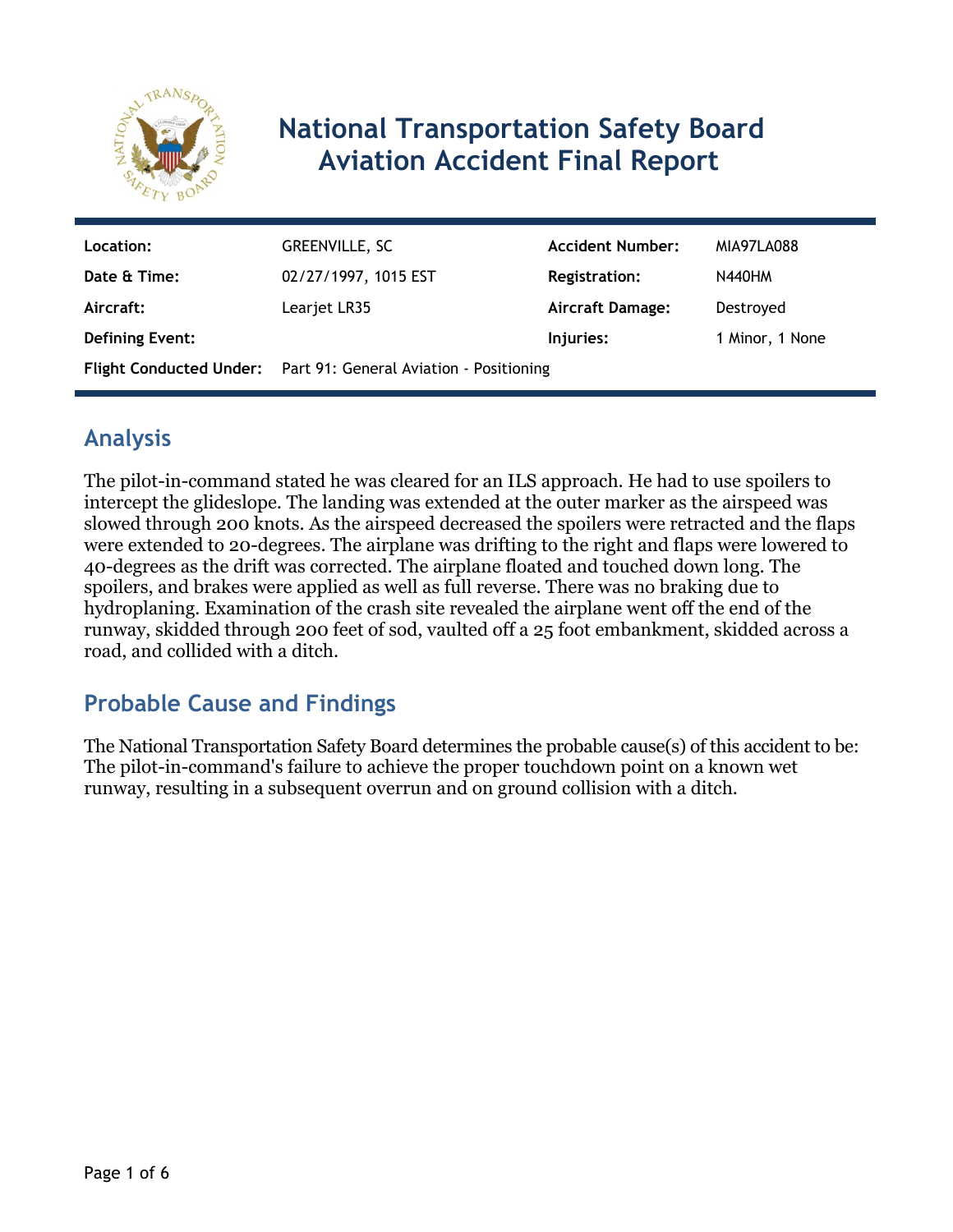#### **Findings**

Occurrence #1: OVERRUN Phase of Operation: LANDING

Findings 1. AIRPORT FACILITIES,RUNWAY/LANDING AREA CONDITION - WET 2. (C) TOUCHDOWN - IMPROPER - PILOT IN COMMAND ----------

Occurrence #2: ON GROUND/WATER ENCOUNTER WITH TERRAIN/WATER Phase of Operation: LANDING - ROLL

Findings 3. TERRAIN CONDITION - DITCH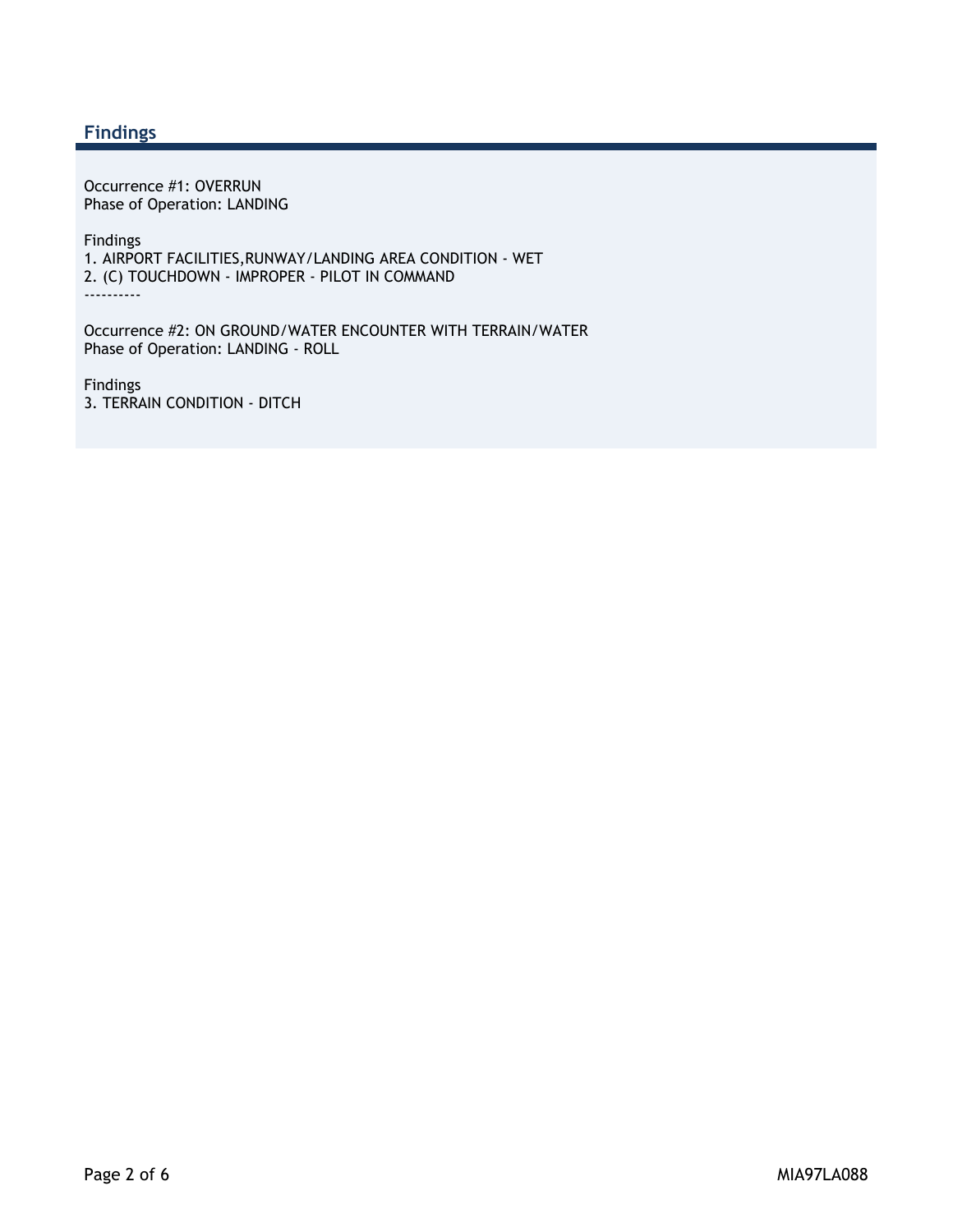### **Factual Information**

 On February 27, 1997, about 1015 eastern standard time, a Lear 35, N440HM, Grasshopper 440, registered to Apple Jet Inc., operated by Colvin Aviation Inc., as a 14 CFR Part 91 positioning flight, went off the end of the runway on landing rollout at the Greenville Downtown Airport, Greenville, South Carolina. Instrument meteorological conditions prevailed and an IFR flight plan was filed. The airplane was destroyed. The airline transport pilot-in-command (PIC) sustained minor injures, and the airline transport rated second-incommand (SIC/Chief Pilot) was not injured. The flight originated from Atlanta, Georgia, about 35 minutes before the accident.

The SIC stated the PIC was cleared for an ILS approach to runway 36. The PIC was cleared to descend from 7,000 feet to 2,500 feet and had to use the spoilers to descend. The spoilers were retracted just before reaching the outer marker, and the airspeed was about 180. The flaps were extended to 20-degrees and the landing gear was lowered. Full flaps were extended and the airplane was off the centerline to the right over the fixed distance markers on final approach. The PIC took the required corrective action before touchdown. The VREF speed was 130+10 knots. The airplane floated and touched down long. The PIC moved the throttles to the idle position, deployed the spoilers and the reversers. He was looking inside the airplane at the reverser percentage, looked up and saw the 1,000-foot fixed distance markers at the end of the runway approaching. He informed the PIC 1,000 feet. The PIC made no comment, applied brakes and more reverse. The airplane skidded, and went off the end of the runway downhill. The PIC inadvertently moved the throttles forward, the airplane crossed over a road and collided with a ditch. He moved the throttles to the idle position and pulled the fire handles. The PIC turned off the inverters and the battery. Both crewmembers exited the airplane unassisted. The PIC confirmed the SIC comments in a subsequent interview with the NTSB and FAA.

The PIC stated to the FAA that he did not achieve a stabilized approach. He saw the runway about 200 feet above decision height. He thought his landing the day before was not smooth and he was trying to make a better landing. He felt the airplane did not want to slow down even though he deployed the spoilers and thrust reversers, and they went off the end of the runway.

Examination of the crash site revealed the airplane went off the end of the runway, skidded through 200 feet of sod, vaulted off a 25 foot elevated area, skidded across a road, and collided with a ditch. The wreckage was released to Mr. Dennis Wenzlick, Chief Pilot, Colvin Aviation Inc., on February 27, 1997. The cockpit voice recorder was released to Mr. Edward E. Fuentes, Colvin Aviation Inc., on March 25, 1997.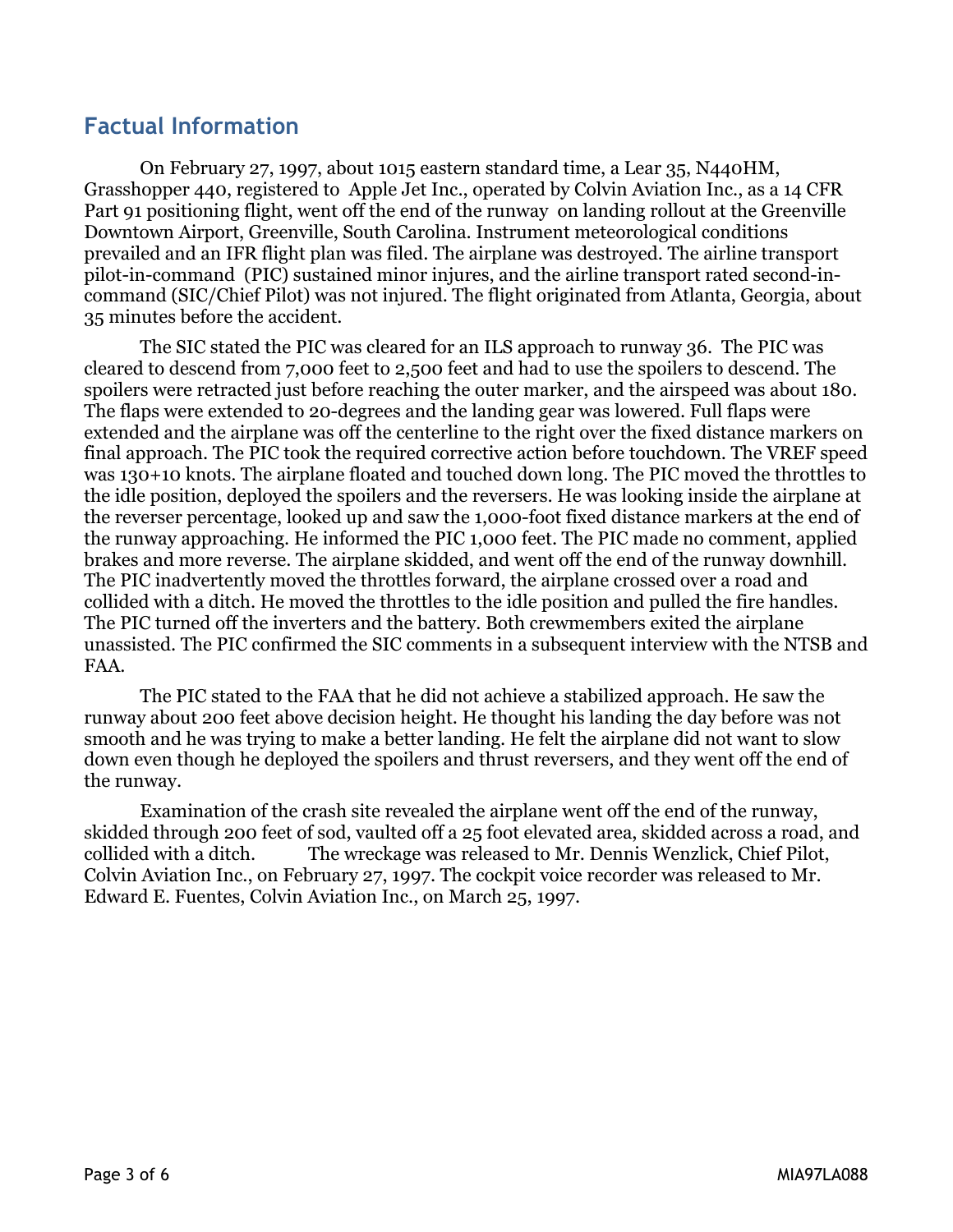### **Pilot Information**

| Certificate:                     | Airline Transport; Flight<br>Instructor; Commercial                                                                                                                                                                                               | Age:                              | 33, Male                      |
|----------------------------------|---------------------------------------------------------------------------------------------------------------------------------------------------------------------------------------------------------------------------------------------------|-----------------------------------|-------------------------------|
| Airplane Rating(s):              | Multi-engine Land; Single-engine<br>Land                                                                                                                                                                                                          | Seat Occupied:                    | Left                          |
| <b>Other Aircraft Rating(s):</b> | None                                                                                                                                                                                                                                              | <b>Restraint Used:</b>            | Seatbelt, Shoulder<br>harness |
| Instrument Rating(s):            | Airplane                                                                                                                                                                                                                                          | <b>Second Pilot Present:</b>      | Yes.                          |
| Instructor Rating(s):            | Airplane Multi-engine; Airplane<br>Single-engine; Instrument Airplane                                                                                                                                                                             | <b>Toxicology Performed:</b>      | No.                           |
| <b>Medical Certification:</b>    | Class 1 Valid Medical--no<br>waivers/lim.                                                                                                                                                                                                         | <b>Last Medical Exam:</b>         | 10/30/1996                    |
| <b>Occupational Pilot:</b>       |                                                                                                                                                                                                                                                   | Last Flight Review or Equivalent: |                               |
| <b>Flight Time:</b>              | 5293 hours (Total, all aircraft), 202 hours (Total, this make and model), 4366 hours (Pilot In<br>Command, all aircraft), 208 hours (Last 90 days, all aircraft), 48 hours (Last 30 days, all<br>aircraft), 6 hours (Last 24 hours, all aircraft) |                                   |                               |

# **Aircraft and Owner/Operator Information**

| <b>Aircraft Manufacturer:</b>     | Learjet                     | <b>Registration:</b>                  | <b>N440HM</b>            |
|-----------------------------------|-----------------------------|---------------------------------------|--------------------------|
| Model/Series:                     | <b>LR35 LR35</b>            | <b>Aircraft Category:</b>             | Airplane                 |
| <b>Year of Manufacture:</b>       |                             | <b>Amateur Built:</b>                 | No                       |
| Airworthiness Certificate:        | <b>Transport</b>            | <b>Serial Number:</b>                 | 35A294                   |
| <b>Landing Gear Type:</b>         | Retractable - Tricycle      | Seats:                                | 10                       |
| Date/Type of Last Inspection:     | Continuous Airworthiness    | <b>Certified Max Gross Wt.:</b>       | 18300 lbs                |
| Time Since Last Inspection:       |                             | Engines:                              | 2 Turbo Fan              |
| <b>Airframe Total Time:</b>       |                             | <b>Engine Manufacturer:</b>           | Garrett                  |
| ELT:                              |                             | <b>Engine Model/Series:</b>           | TFE-731-2-2B             |
| <b>Registered Owner:</b>          | <b>COLVIN AVIATION INC.</b> | <b>Rated Power:</b>                   | 3500 lbs                 |
| Operator:                         | <b>COLVIN AVIATION INC.</b> | Air Carrier Operating<br>Certificate: | On-demand Air Taxi (135) |
| <b>Operator Does Business As:</b> |                             | <b>Operator Designator Code:</b>      | <b>ESYA</b>              |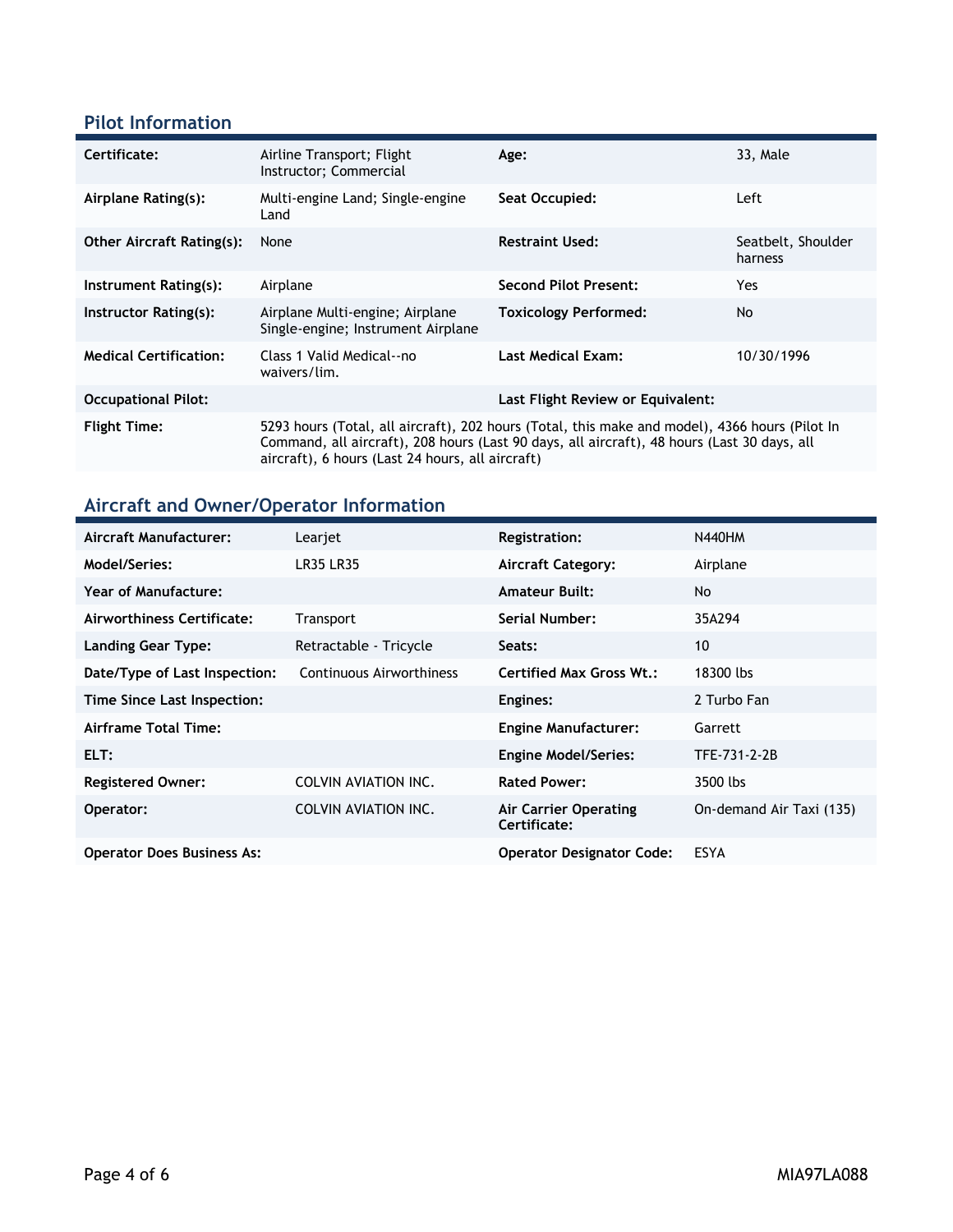### **Meteorological Information and Flight Plan**

| <b>Conditions at Accident Site:</b>     | <b>Visual Conditions</b> | <b>Condition of Light:</b>    | Day                |
|-----------------------------------------|--------------------------|-------------------------------|--------------------|
| <b>Observation Facility, Elevation:</b> | GMU, 1048 ft msl         | <b>Observation Time:</b>      | 1012 EST           |
| Distance from Accident Site:            | 0 Nautical Miles         | Direction from Accident Site: | $\mathsf{O}^\circ$ |
| <b>Lowest Cloud Condition:</b>          | Unknown / 0 ft agl       | Temperature/Dew Point:        | 11°C / 12°C        |
| Lowest Ceiling:                         | Broken / 2400 ft agl     | Visibility                    | 0.5 Miles          |
| Wind Speed/Gusts, Direction:            | 2 knots                  | Visibility (RVR):             | $0$ ft             |
| <b>Altimeter Setting:</b>               | 30 inches Hg             | Visibility (RVV):             | 0 Miles            |
| <b>Precipitation and Obscuration:</b>   |                          |                               |                    |
| <b>Departure Point:</b>                 | ATLANTA, GA (ATL)        | Type of Flight Plan Filed:    | IFR.               |
| Destination:                            | (GMU)                    | <b>Type of Clearance:</b>     | <b>IFR</b>         |
| <b>Departure Time:</b>                  | 0940 EST                 | Type of Airspace:             | Class D            |

#### **Airport Information**

| Airport:                  | <b>GREENVILLE DOWNTOWN (GMU)</b> | <b>Runway Surface Type:</b>      | Asphalt |
|---------------------------|----------------------------------|----------------------------------|---------|
| <b>Airport Elevation:</b> | 1048 ft                          | <b>Runway Surface Condition:</b> | Wet     |
| Runway Used:              | 36                               | IFR Approach:                    | ILS     |
| Runway Length/Width:      | 5393 ft / 150 ft                 | <b>VFR Approach/Landing:</b>     | None    |

### **Wreckage and Impact Information**

| Crew Injuries:          | 1 Minor, 1 None | Aircraft Damage:           | Destroved |
|-------------------------|-----------------|----------------------------|-----------|
| Passenger Injuries:     | N/A             | <b>Aircraft Fire:</b>      | None      |
| <b>Ground Injuries:</b> | N/A             | <b>Aircraft Explosion:</b> | None      |
| Total Injuries:         | 1 Minor, 1 None | Latitude, Longitude:       |           |

#### **Administrative Information**

| Investigator In Charge (IIC):            | A SMITH<br><b>CARROL</b>                                                                                                                                                                                                                                                                                                                           | <b>Adopted Date:</b> | 02/28/2000 |
|------------------------------------------|----------------------------------------------------------------------------------------------------------------------------------------------------------------------------------------------------------------------------------------------------------------------------------------------------------------------------------------------------|----------------------|------------|
| <b>Additional Participating Persons:</b> | JAMES M MALEK; WEST COLUMBIA, SC                                                                                                                                                                                                                                                                                                                   |                      |            |
| <b>Publish Date:</b>                     |                                                                                                                                                                                                                                                                                                                                                    |                      |            |
| <b>Investigation Docket:</b>             | NTSB accident and incident dockets serve as permanent archival information for the NTSB's<br>investigations. Dockets released prior to June 1, 2009 are publicly available from the NTSB's<br>Record Management Division at pubing@ntsb.gov, or at 800-877-6799. Dockets released after<br>this date are available at http://dms.ntsb.gov/pubdms/. |                      |            |